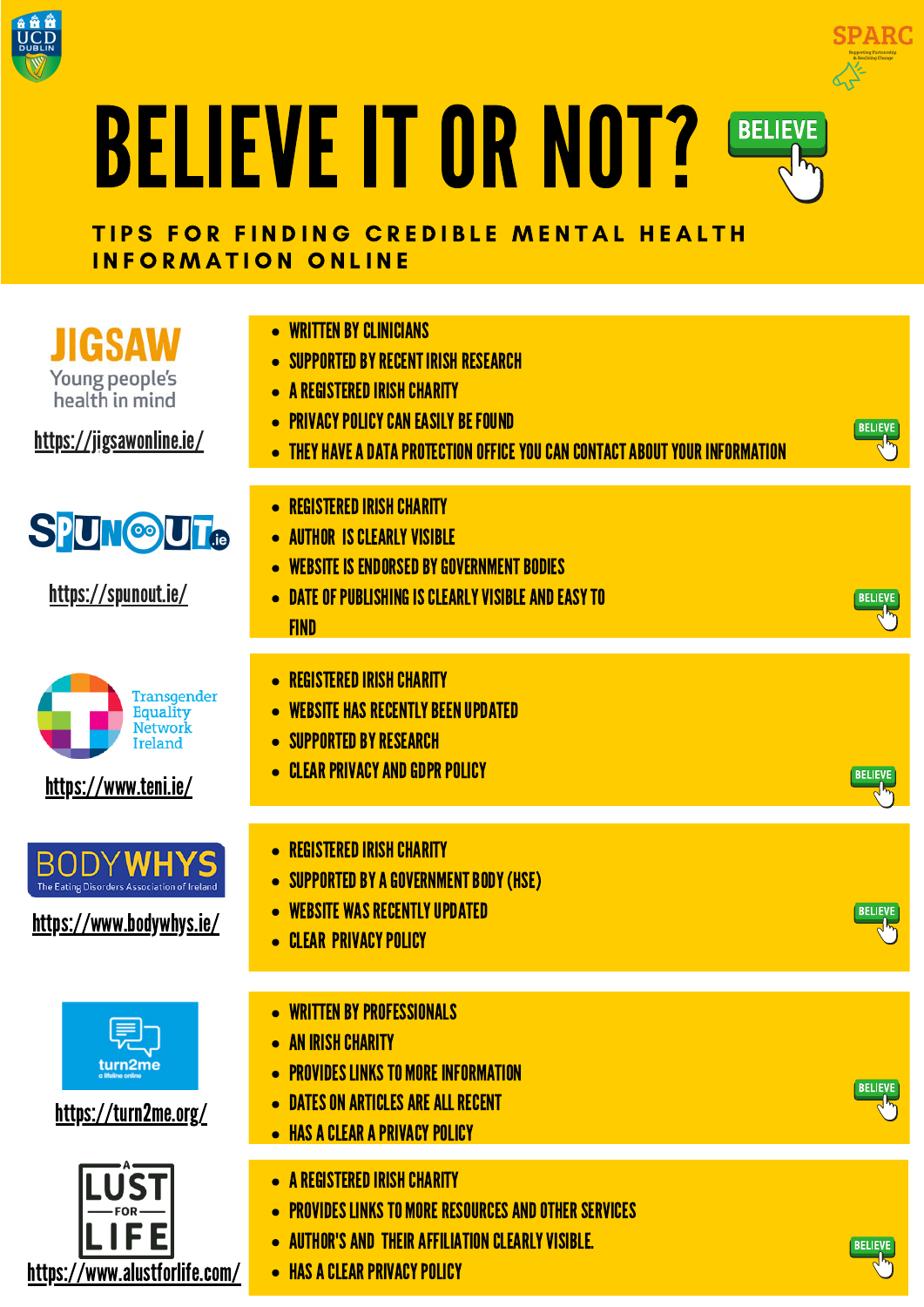



## BELIEVE IT OR NOT[?](https://www.ucd.ie/studentadvisers/) **BELIEVE**

#### TIPS FOR FINDING CREDIBLE MENTAL HEALTH INFORMATION ONLINE



#### [https://www.aware.ie/](http://www.aware.ie/)



<https://www.samaritans.org/>

- REGISTERED IRISH CHARITY
- **PROVIDES RESOURCES TO FURTHER READING**
- VIDEOSANDLECTURESAVAILABLE FROM CLINICIANS
- **PROVIDES LINKS TO OTHER SERVICES**
- **PRIVACY POLICY CAN EASILY BE FOUND**
- **REGISTERED IRISH CHARITY**
- **HAS AN ESTABLISHED HISTORY IN THE COMMUNITY**
- **DATES ARE CLEARLY VISIBLE**
- SUPPORTED BY RECENT RESEARCH
- PRIVACY, POLICY CAN EASILY BE FOUND REGISTERED TRISH CHARITY
- **PROVIDES LINKS TO MORE RESOURCES AND OTHER SERVICES**



**BELIEVE** 



#### h[ttps://www.mentalhealthireland.ie/](https://www.mentalhealthireland.ie/)



<https://www.pieta.ie/>







<https://www.shine.ie/>

- **HAS AN ESTABLISHED HISTORY IN THE COMMUNITY**
- **PARTNERSHIPS WITH OTHER REPUTABLE ORGANISATIONS**
- **CLEAR PRIVACY POLICY**
- REGISTERED IRISH CHARITY
- **HAS ESTABLISHED HISTORY IN THE COMMUNITY**
- SUPPORTED BY A GOVERNMENT BODY (HSE)
- WEBSITE WAS RECENTLY UPDATED
- **CLEAR PRIVACY POLICY**  $\bullet$
- **A REGISTERED IRISH CHARITY**
- **PROVIDES LINKS TO OTHER SERVICES**
- SUPPORTED BY A GOVERNMENT BODY (HSE)
- **HAS A CLEAR PRIVACY POLICY**
- A REGISTERED IRISH CHARITY
- DATES ON ARTICLES ARE EASY TO FIND
- SUPPORTED BY A GOVERNMENT BODY (HSE)
- **HAS A CLEAR PRIVACY POLICY**







**BELIEVE**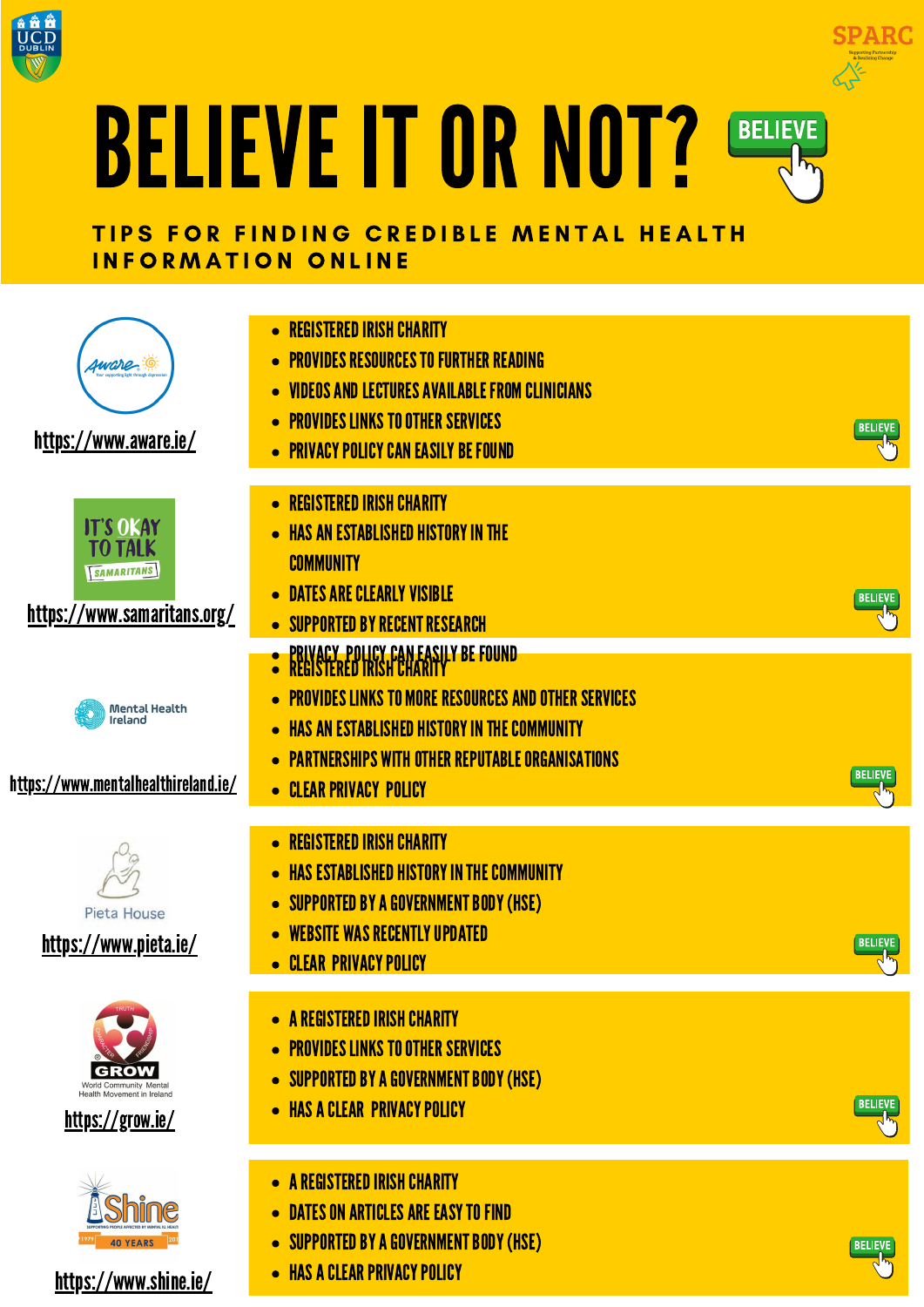



TIPS FOR FINDING CREDIBLE MENTAL HEALTH INFORMATION ONLINE

Is the person who wrote the article an expert in the field? What is the individuals relationship to the website? Is their affiliation to the website clear? The website's URL outlines who is responsible for it.

### HOW OLDISIT? 2

## WHO WROTE IT? 1

Why was the site created? Find out what the motivations for creating the site are, this will help you evaluate the content. Is the purpose of the site to inform or explain?



# WHAT IS THE PURPOSE OF THE WEBSITE?



# HOW DO THEY KNOW IT?

Is the information up-to-date? Is it based on current evidence and research? Details of the dates, when the content was created is located at the bottom of the page.

Find out what the website's private policy is. It is usually located at the bottom of the webpage or on a separate page under "private policy" or "our policies".



## WHO ENDORSES IT?

Is the article based on evidence or do they refer to research from more than one source? Is the information provided similar to other sources?



# WHAT IS THEIR PRIVACY POLICY?

Find out if the website/organisation is affiliated to other organisations or government bodies. Is there an endorsement from the National Health Service or another government body?